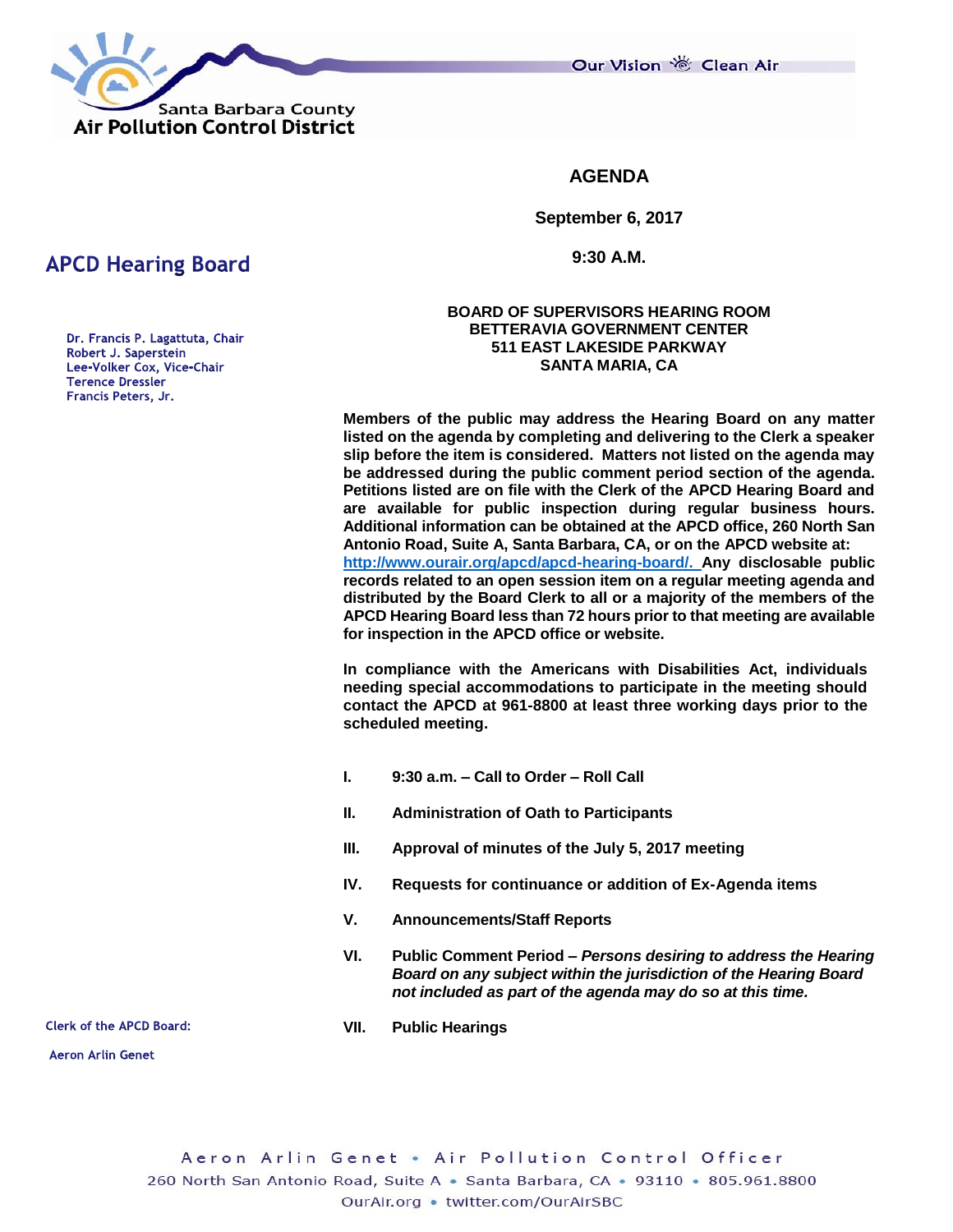**1) Case No. – 2016-23-M1 ExxonMobil Production Company 12000 Calle Real, Goleta, CA 93117**

**Hearing – To consider an application by ExxonMobil Production Company submitted on July 27, 2017 requesting a Modification of Final Compliance Date for Variances 2016-23-R and 2016- 32-R for continued relief from District Rules 311, 325, 328, 331, 342, 359, and 206, Conditions 9.B.12, 9.C.1(b)(iii)(2)(a), 9.C.1(b)(iv)(1), 9.C.1(c), 9.C.1(c)(i), 9.C.1(c)(ii), 9.C.1(c)(iv), 9.C.1(c)(v), 9.C.1(c)(vi), 9.C.1(c)(vii), 9.C.1(c)(viii), 9.C.1(d), 9.C.1(d)(i), 9.C.1(d)(ii), 9.C.1(d)(iii), 9.C.1(d)(iv), 9.C.1(d)(v), 9.C.1(d)(vi), 9.C.1(d)(vii), 9.C.1(d)(viii), 9.C.2(c), 9.C.2(c)(ii), 9.C.2(c)(iii), 9.C.2(c)(iv), 9.C.2(c)(v), 9.C.2(c)(vi), 9.C.2(c)(vii), 9.C.2(c)(x), 9.C.2(d), 9.C.2(d)(i), 9.C.2(d)(ii), 9.C.2(d)(iii), 9.C.2(d)(iv), 9.C.2(d)(v), 9.C.2(d)(vi), 9.C.2(d)(vii), 9.C.2(d)(viii), 9.C.3(b)(i), 9.C.3(c)(i), 9.C.7(a), 9.C.7(b)(ii), 9.C.7(b)(v), 9.C.7(c), 9.C.7(c)(i), 9.C.7(d), 9.C.7(d)(i), 9.C.8(f), 9.C.10(a), 9.C.10(b), 9.C.10(d), 9.C.10(g), 9.C.10(j), 9.C.10(k)(5), 9.C.10(k)(6), 9.C.10(k)(7), 9.C.10(k)(8), 9.C.12, 9.C.12(a), 9.C.12(f), 9.C.13, 9.C.14, 9.C.17, 9.C.19, 9.C.20, 9.C.21, 9.C.25(b), 9.C.25(c)(i), 9.C.25(c)(ii), 9.C.27(a), 9.C.27(b), 9.C.28, 9.C.36(b), and 9.D.3(c) of Part 70/Permit to Operate 8092 and Condition 9.C.4(c)(i) of Part 70/Permit to Operate 9102.. Additionally, the Petitioner is requesting a Modification of Variance for Regular Variances 2016-23-R and 2016-32-R, in order to incorporate them into a single variance. The Petitioner operates the equipment described in this Petition at the POPCO gas processing plant, approximately 25 miles northwest of Santa Barbara, CA.**

**2) Case No. – 2016-24-M1 ExxonMobil Production Company 12000 Calle Real, Goleta, CA 93117**

**Hearing – To consider an application by ExxonMobil Production Company submitted on July 27, 2017 requesting a Modification of Final Compliance Date for Variances 2016-24-R, 2016-30- R, 2016-43-R and 2017-01-R for continued relief from District Rules 311, 325, 325.D.1(b), 325.E.1(b), 325.F.4(b), 328, 328.F.2, 328.G.3, 331, 331.F, 342.I.1, 359, 359.F.2, 359.G.1, 359.H.2, 359.H.3, and 206, Conditions 9.B.12, 9.C.1(b)(xi), 9.C.1(c), 9.C.1(c)(i), 9.C.1(c)(ii), 9.C.1(d), 9.C.2(c)(iii), 9.C.2(c)(iv), 9.C.2(c)(v), 9.C.2(d), 9.C.2(d)(i), 9.C.2(d)(ii), 9.C.2(d)(iii), 9.C.3(b)(i), 9.C.3(c)(i), 9.C.3(c)(ii), 9.C.3(c)(iii), 9.C.5(b)(iv), 9.C.5(b)(v), 9.C.5(c), 9.C.6(b), 9.C.6(b)(i), 9.C.6(c)(iii), 9.C.6(c)(iv), 9.C.6(c)(vi), 9.C.6(c)(vii), 9.C.6(c)(viii), 9.C.6(d)(vi), 9.C.6(d)(vii), 9.C.6(d)(viii), 9.C.8(a)(i), 9.C.8(c), 9.C.8(c)(i), 9.C.8(c)(ii), 9.C.8(c)(iii), 9.C.8(d), 9.C.8(d)(i), 9.C.8(d)(ii), 9.C.8(d)(iii), 9.C.8(d)(iv), 9.C.8(d)(v), 9.C.10(a), 9.C.10(b), 9.C.10(d), 9.C.10(e), 9.C.10(h), 9.C.10(j), 9.C.10(k), 9.C.10(m)(iii), 9.C.10(m)(v), 9.C.10(m)(vi), 9.C.10(m)(xi), 9.C.10(m)(xii), 9.C.13(a), 9.C.13(b), 9.C.13(c), 9.C.13(c)(i), 9.C.13(c)(ii), 9.C.14, 9.C.15, 9.C.15(a), 9.C.16, 9.C.17, 9.C.21, 9.C.25(a), 9.C.36(c), 9.C.36(i), 9.C.36(l), 9.C.36(o), and 9.C.43(b) of Part 70/Permit to Operate 5651. Additionally, the Petitioner is requesting a Modification of Variance for Regular Variances 2016-24-R, 2016-30-R, 2016-43-R, and 2017-01-R, in order to incorporate them into a single variance. The Petitioner operates the equipment described in this Petition at its Las Flores Canyon oil and gas processing plant, approximately 25 miles northwest of Santa Barbara, CA.**

**3) Case No. – 2016-25-M1 ExxonMobil Production Company 12000 Calle Real, Goleta, CA 93117**

**Hearing – To consider an application by ExxonMobil Production Company submitted on July 27, 2017 requesting a Modification of Final Compliance Date for Variances 2016-25-R and 2016- 31-R for continued relief from District Rules 325, 328, and 206, Conditions 9.C.1(c), 9.C.6(c)(iv), 9.C.8(c), 9.C.12(a), and 9.C.15 of Part 70/Permit to Operate 5651. Additionally, the Petitioner is requesting a Modification of Variance for Regular Variances 2016-25-R and 2016-31-R, in order to incorporate them into a single variance. The Petitioner operates the equipment described in this Petition at its Las Flores Canyon oil and gas processing plant, approximately 25 miles northwest of Santa Barbara, CA.**